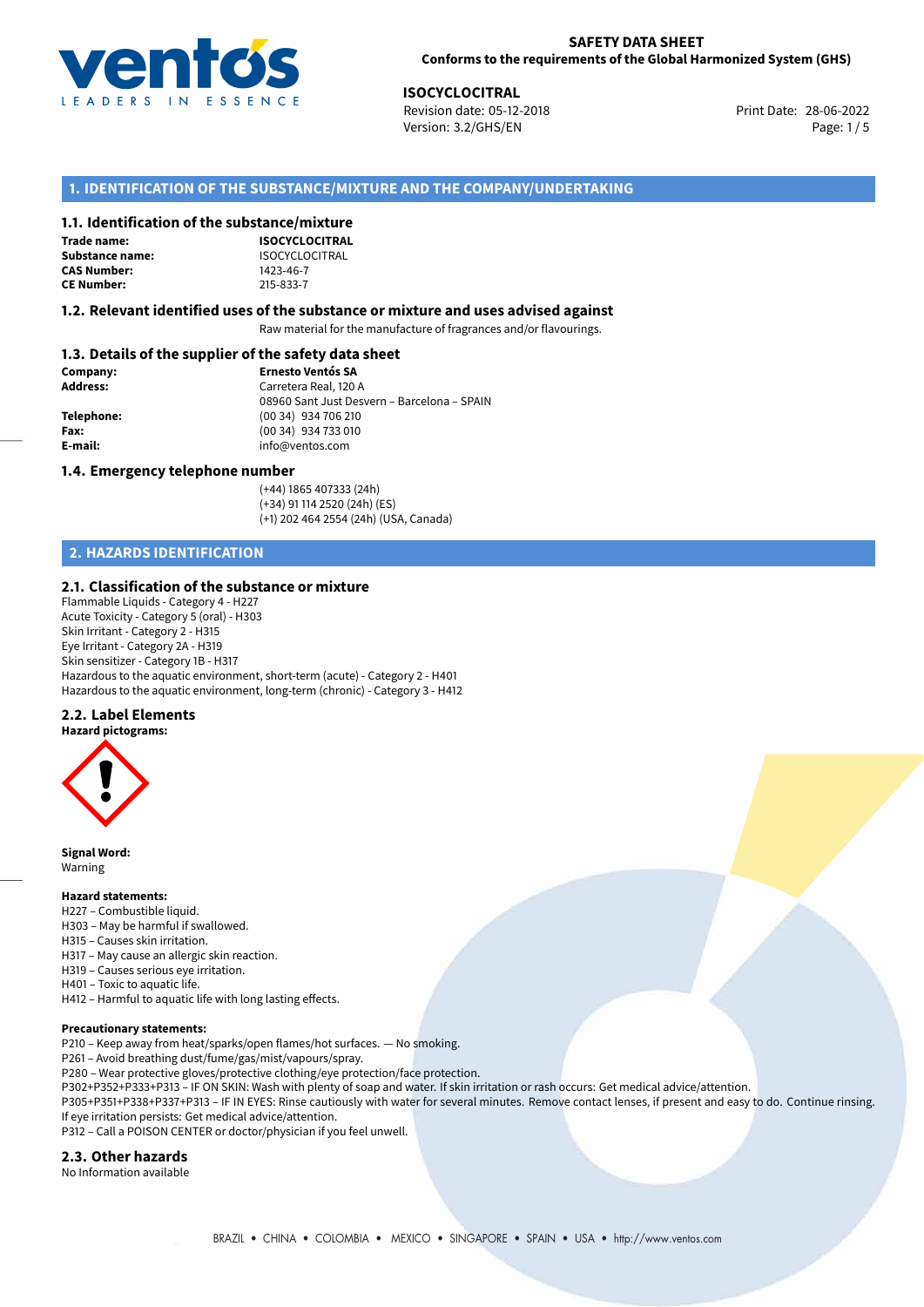

**ISOCYCLOCITRAL**<br>
Revision date: 05-12-2018 **Print Date: 28-06-2022** Version: 3.2/GHS/EN Page: 2 / 5

## **3. COMPOSITION/INFORMATION ON INGREDIENTS**

#### **3.1. Substances**

| Chemical name: | <b>ISOCYCLOCITRAL</b> |
|----------------|-----------------------|
| CAS number:    | 1423-46-7             |
| EC number:     | 215-833-7             |

#### **Hazardous constituents:**

| <b>Chemical Name</b>                         | % (w/w)   | CAS No<br><b>EC No</b> | <b>Classification according to GHS</b>                                                                                                                                                                                                                                                                                                                                |
|----------------------------------------------|-----------|------------------------|-----------------------------------------------------------------------------------------------------------------------------------------------------------------------------------------------------------------------------------------------------------------------------------------------------------------------------------------------------------------------|
| 2,4,6-TRIMETHYCYCLOHEX-3-<br>ENECARBALDEHYDE | $\geq$ 50 | 1423-46-7<br>215-833-7 | Flammable Liquids - Category 4 - H227<br>Acute Toxicity - Category 5 (oral) - H303<br>Skin Irritant - Category 2 - H315<br>Eye Irritant - Category 2A - H319<br>Skin sensitizer - Category 1B - H317<br>Hazardous to the aquatic environment, short-term (acute) - Category 2 - H401<br>Hazardous to the aquatic environment, long-term (chronic) - Category 3 - H412 |

[See the full text of the hazard statements in section 16.](#page-4-0)

#### **3.2. Mixtures**

Not applicable.

## **4. FIRST-AID MEASURES**

### **4.1. Description of necessary first aid measures**

| Ingestion:    | Rinse mouth with water.<br>Obtain medical advice.<br>Keep at rest. Do not induce vomiting.                                                           |
|---------------|------------------------------------------------------------------------------------------------------------------------------------------------------|
| Eye contact:  | In case of contact with eyes, rinse immediately with plenty of water for at least 15 minutes and seek medical advice.                                |
| Inhalation:   | Remove person to fresh air and keep at rest.<br>Seek immediate medical advice.                                                                       |
| Skin contact: | Take off immediately all contaminated clothing.<br>Thoroughly wash affected skin with soap and water.<br>Seek medical attention if symptoms persist. |

### **4.2. Most important symptoms and effects, both acute and delayed**

No information available.

#### **4.3. Indication of any immediate medical attention and special treatment needed** No information available.

## **5. FIRE-FIGHTING MEASURES**

#### **5.1. Extinguishing Media**

Water spray, carbon dioxide, dry chemical powder or appropriate foam. For safety reasons do not use full water jet.

#### **5.2. Special hazards arising from the substance or mixture**

Known or Anticipated Hazardous Products of Combustion: Emits toxic fumes under fire conditions.

#### **5.3. Advice for firefighters**

High temperatures can lead to high pressures inside closed containers. Avoid inhalation of vapors that are created. Use appropriate respiratory protection. Do not allow spillage of fire to be poured into drains or watercourses. Wear self-contained breathing apparatus and protective clothing.

## **6. ACCIDENTAL RELEASE MEASURES**

### **6.1. Personal precautions, protective equipment and emergency procedures**

Evacuate surronding areas. Ensure adequate ventilation. Keep unnecessary and unprotected personnel from entering. Do not breathe vapor/spray. Avoid contact with skin and eyes. Information regarding personal protective measures: see section 8.

#### **6.2. Environmental precautions**

To avoid possible contamination of the environment, do not discharge into any drains, surface waters or groundwaters.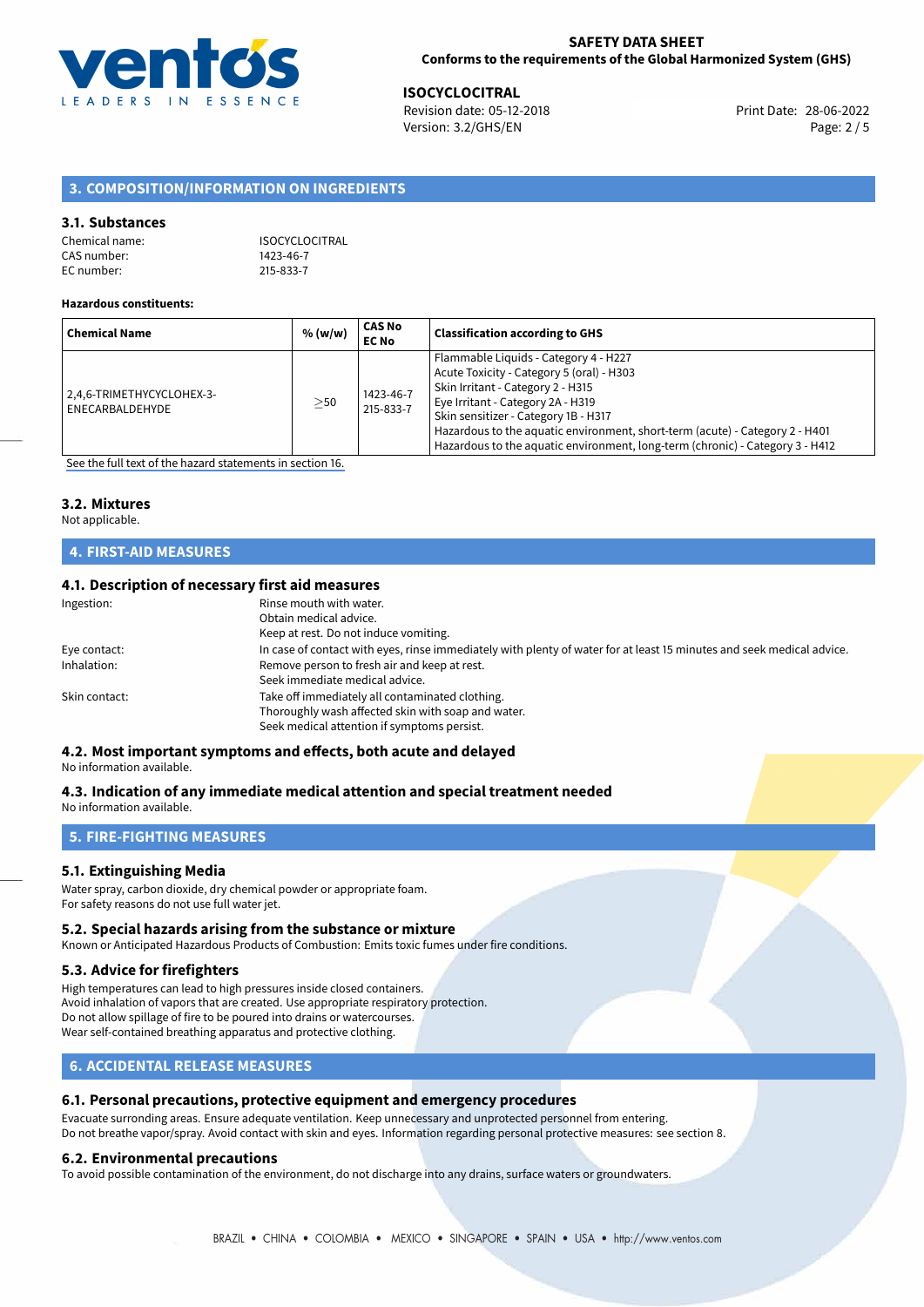

#### **SAFETY DATA SHEET Conforms to the requirements of the Global Harmonized System (GHS)**

**ISOCYCLOCITRAL**<br>
Revision date: 05-12-2018 **Print Date: 28-06-2022** Version: 3.2/GHS/EN Page: 3 / 5

## **6.3. Methods and materials for containment and cleaning up**

Cover with an inert, inorganic, non-combustible absorbent material (e.g. dry-lime, sand, soda ash). Place in covered containers using non-sparking tools and transport outdoors. Avoid open flames or sources of ignition (e.g. pilot lights on gas hot water heater). Ventilate area and wash spill site after material pickup is complete.

#### **6.4. Reference to other sections**

Information regarding exposure controls, personal protection and disposal considerations can be found in sections 8 and 13.

#### **7. HANDLING AND STORAGE**

#### **7.1. Precautions for safe handling**

Do not store or handle this material near food or drinking water. Do not smoke. Avoid contact with the eyes, skin and clothing. Wear protective clothing and use glasses. Observe the rules of safety and hygiene at work. Keep in the original container or an alternative made from a compatible material.

### **7.2. Conditions for safe storage, including any incompatibilities**

Store in tightly closed and preferably full containers in a cool, dry and ventilated area, protected from light. Keep away from sources of ignition (e.g. hot surfaces, sparks, flame and static discharges). Keep away from incompatible materials (see section 10).

#### **7.3. Specific end use(s)**

No information available.

### **8. EXPOSURE CONTROLS AND PERSONAL PROTECTION**

#### **8.1. Control parameters**

Components with occupational exposure limits: None known.

#### **8.2. Exposure controls**

Measures should be taken to prevent materials from being splashed into the body. Provide adequate ventilation, according to the conditions of use. Use a mechanical exhaust if required.

#### **8.3. Individual protection measures, such as personal protective equipment**

| Eye/Face protection:             | Chemical safety goggles are recommended. Wash contaminated goggles before reuse.                                                            |
|----------------------------------|---------------------------------------------------------------------------------------------------------------------------------------------|
| Hand Protection:                 | Chemical-resistant gloves are recommended. Wash contaminated gloves before reuse.                                                           |
| Body protection:                 | Personal protective equipment for the body should be selected based on the task being performed and the risks<br>involved.                  |
| Respiratory Protection:          | In case of insufficient ventilation, use suitable respiratory equipment.                                                                    |
| Environmental exposure controls: | Emissions from ventilation or process equipment should be checked to ensure they comply with environmental<br>protection legislation.       |
|                                  | In some cases, filters or engineering modifications to the process equipment will be necessary to reduce emissions to<br>acceptable levels. |

#### **9. PHYSICAL AND CHEMICAL PROPERTIES**

### **9.1. Information on basic physical and chemical properties**

| Appearance:                         | Liguid                    |
|-------------------------------------|---------------------------|
| Colour:                             | Conforms to standard      |
| Odour:                              | Conforms to standard      |
| Odour theshold:                     | Not determined            |
| pH:                                 | Not determined            |
| Melting point/freezing point:       | Not determined            |
| Boling point/boiling range:         | Not determined            |
| Flash point:                        | $71^{\circ}$ C            |
| Evaporation rate:                   | Not determined            |
| Flammability:                       | Not determined            |
| Lower flammability/Explosive limit: | Not determined            |
| Upper flammability/Explosive limit: | Not determined            |
| Vapour pressure:                    | Not determined            |
| Vapour Density:                     | Not determined            |
| Density:                            | $0,915-0,925$ g/mL (20°C) |
| Relative density:                   | $0,915 - 0,925$ (20°C)    |
| Water solubility:                   | <b>INSOLUBLE IN WATER</b> |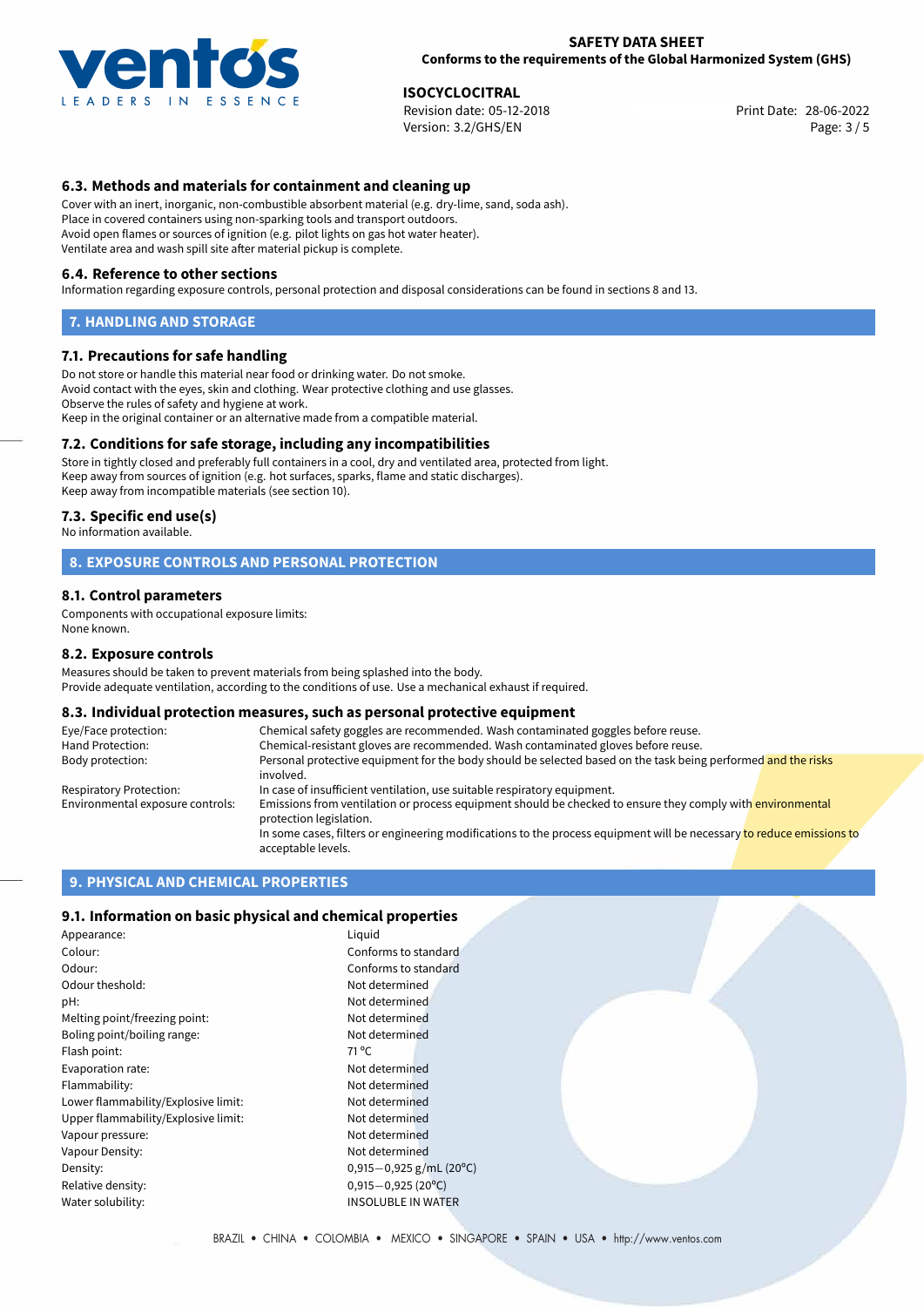

### **SAFETY DATA SHEET Conforms to the requirements of the Global Harmonized System (GHS)**

**ISOCYCLOCITRAL**<br>
Revision date: 05-12-2018<br> **Print Date: 28-06-2022** Revision date: 05-12-2018 Version: 3.2/GHS/EN Page: 4 / 5

Solubility in other solvents: SOLUBLE IN ETHANOL Partition coefficient n-octanol/water: Not determined Auto-ignition temperature: Not determined Decomposition temperature: Not determined Viscosity, dynamic: Not determined Viscosity, kinematic: Not determined Explosive properties: Not determined Oxidising properties: Not determined

## **10. STABILITY AND REACTIVITY**

#### **10.1. Reactivity**

No hazardous reactions if stored and handled as prescribed/indicated.

#### **10.2. Chemical stability**

The product is stable if stored and handled as prescribed/indicated.

#### **10.3. Possibility of hazardous reactions**

No hazardous reactions if stored and handled as prescribed/indicated.

#### **10.4. Conditions to Avoid**

Conditions to Avoid: Excessive heat, flame or other ignition sources.

#### **10.5. Incompatible materials**

Avoid contact with strong acids and bases and oxidizing agents.

### **10.6. Hazardous decomposition products**

During combustion may form carbon monoxide and unidentified organic compounds.

## **11. TOXICOLOGICAL INFORMATION**

| <b>Acute toxicity</b>             | May be harmful if swallowed.                                              |  |
|-----------------------------------|---------------------------------------------------------------------------|--|
| <b>Skin corrosion/irritation</b>  | Causes skin irritation.                                                   |  |
| Serious eye damage/irritation     | Causes serious eye irritation.                                            |  |
| Respiratory or skin sensitisation | May cause an allergic skin reaction.                                      |  |
| Germ cell mutagenicity            | Based on the data available, the criteria for classification are not met. |  |
| Carcinogenicity                   | Based on the data available, the criteria for classification are not met. |  |
| <b>Reproductive toxicity</b>      | Based on the data available, the criteria for classification are not met. |  |
| <b>STOT-single exposure</b>       | Based on the data available, the criteria for classification are not met. |  |
| <b>STOT-repeated exposure</b>     | Based on the data available, the criteria for classification are not met. |  |
| <b>Aspiration hazard</b>          | Based on the data available, the criteria for classification are not met. |  |

## **12. ECOLOGICAL INFORMATION**

### **12.1. Toxicity**

**Assessment:**

Toxic to aquatic life. Harmful to aquatic life with long lasting effects. **Experimental/calculated data:** No information available.

## **12.2. Degradability**

No information available.

## **12.3. Bioaccumulative potential**

No information available.

## **12.4. Soil mobility**

No information available.

## **12.5. Other adverse effects**

See also sections 6, 7, 13 and 15 Do not allow to get into waste water or waterways.